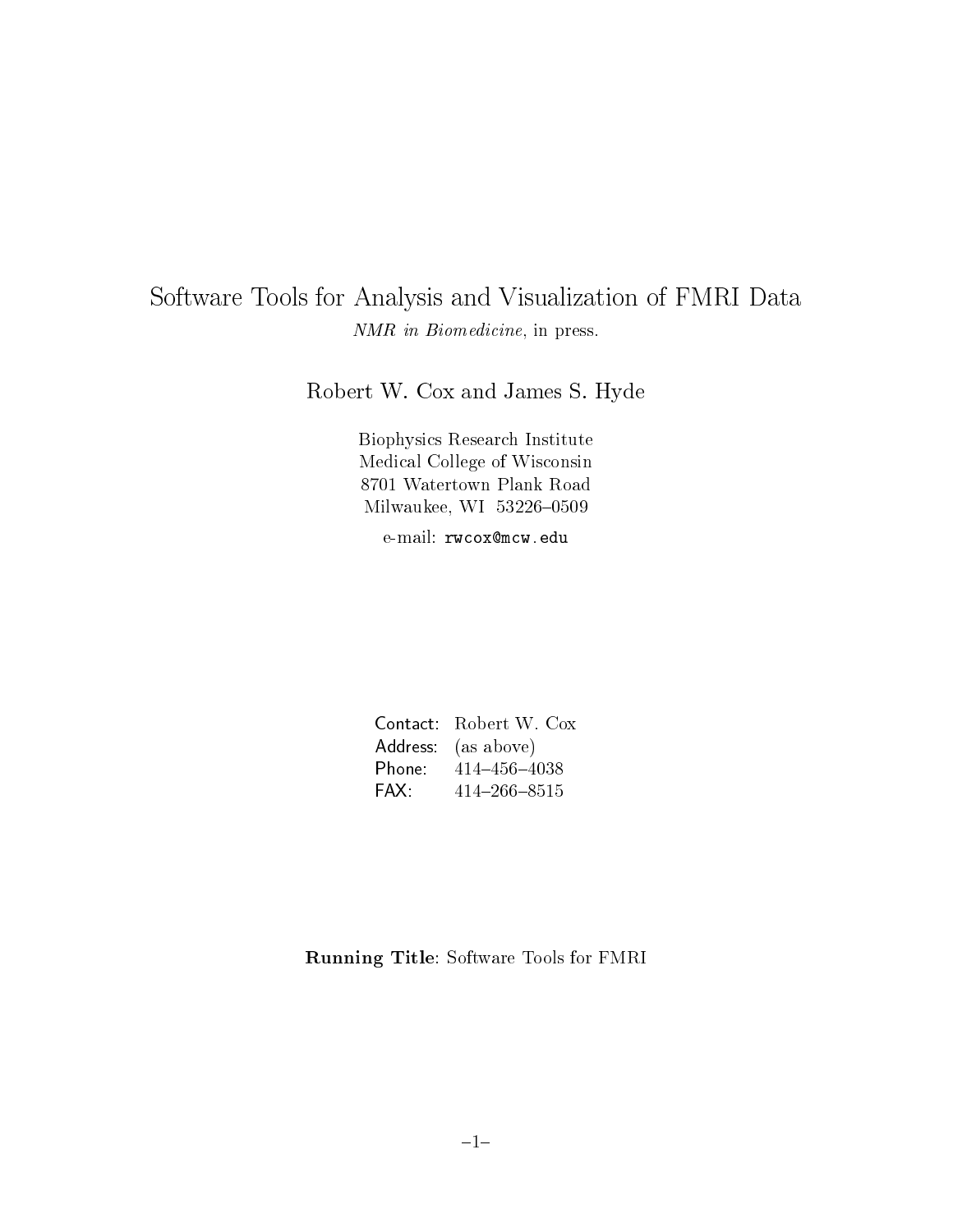#### Abbreviations used

- ANOVA, Analysis of Variance;
- ASCII, American Standard Code for Information Interchange;
- BOLD, Blood Oxygenation Level Dependent;
- CD-ROM, Compact Disk Read Only Memory;
- CNS, Central Nervous System;
- DICOM, Digital Imaging and Communication in Medicine;
- FMRI, Functional Magnetic Resonance Imaging;
- GNU, Gnu's Not Unix;
- HDF, Heirarchical Data Format;
- HTML, Hypertext Markup Language;
- HTTP, Hypertext Transport Protocol;
- $I/O$ , Input/Output;
- MCW, Medical College of Wisconsin;
- NCSA, National Center for Supercomputing Applications;
- PET, Positron Emission Tomography;
- RMS, Root Mean Square;
- ROI, Region of Interest;
- SPGR, Spoiled Gradient Recalled at Steady State;
- VRML, Virtual Reality Markup Language;
- WWW, World Wide Web.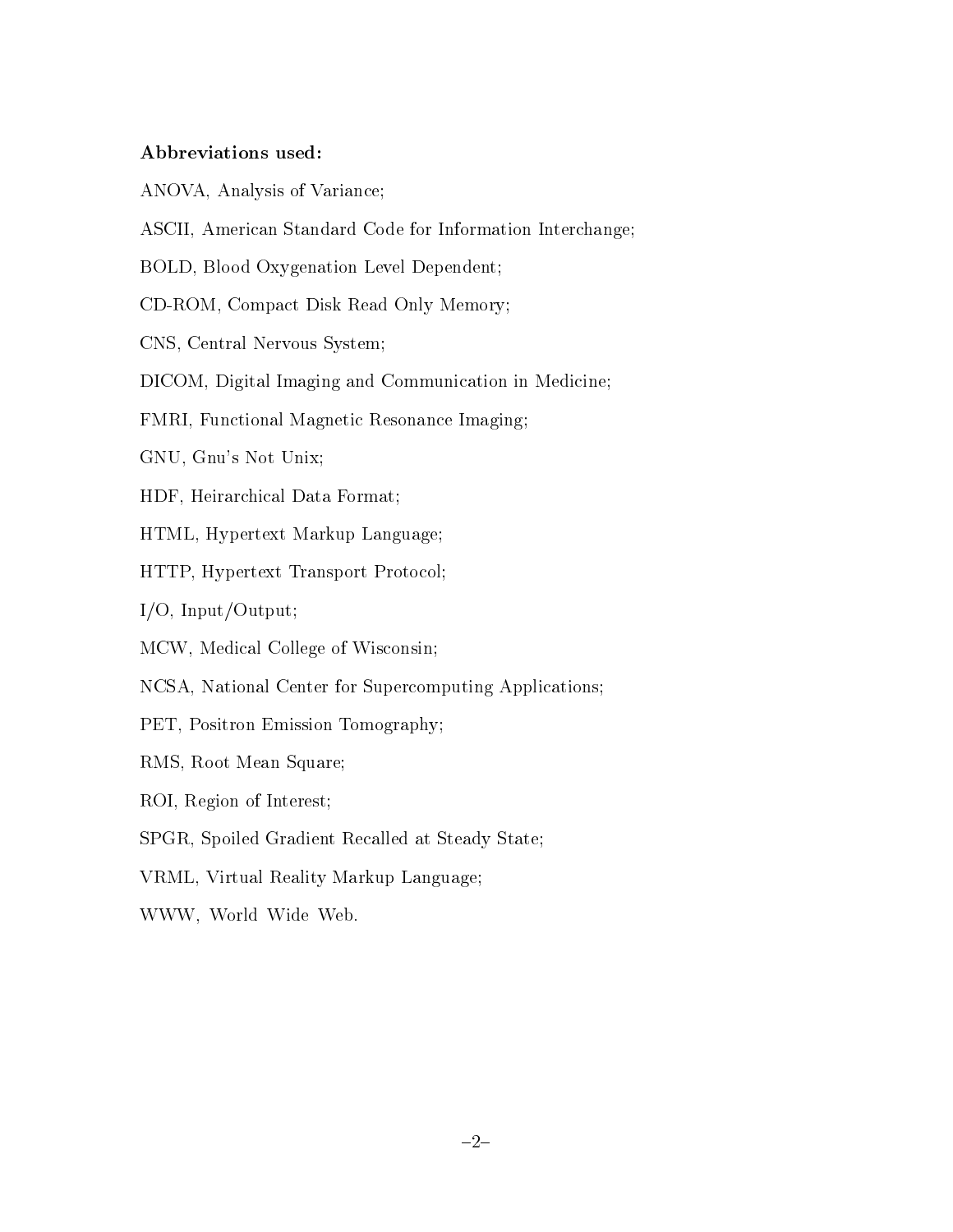#### Introduction

The amount of data gathered with echo-planar BOLD-weighted functional MRI (FMRI) can be staggering. With commercially available equipment, it is routine to gather 10 64  $\times$  64 images per second almost continually for an hour (scanner: GE Signa 1.5 T, GE Medical Systems, Waukesha; local head coil: Medical Advances, Milwaukee). After reconstruction to 16 bit images, the data to be analyzed are on the order of 250 megabytes per hour. Faster scanning and higher resolution are available with custom-built equipment, yielding data rates in excess of 1 gigabyte per scanning hour

Only a small portion of such a vast accumulation of numbers relates to neural activity. Most of the content is due to the baseline MR signal; after that is removed, much of the variance is related to the cardiac and respiratory cycles, or to subject and scanner instabilities. As far as neurological investigations are concerned, these portions of the signal are 'noise'. (But see Biswal *et al.*, for a deeper investigation of this issue

Static MR imaging methods provide many techniques for probing the structure and function of human subjects and patients. The addition of the time dimension only increases the flexibility of this instrument. As new methods are invented for dynamic imaging of the CNS, new analytical methods will be needed; nor can existing methods for analysis of FMRI time series be considered closed to further improvement

Analysis of complex multidimensional data sets includes display of the raw data and derived quantities; visualization can be considered part of analysis, where the investigator's pattern recognition skills are coupled to the computer's imaging capabilities.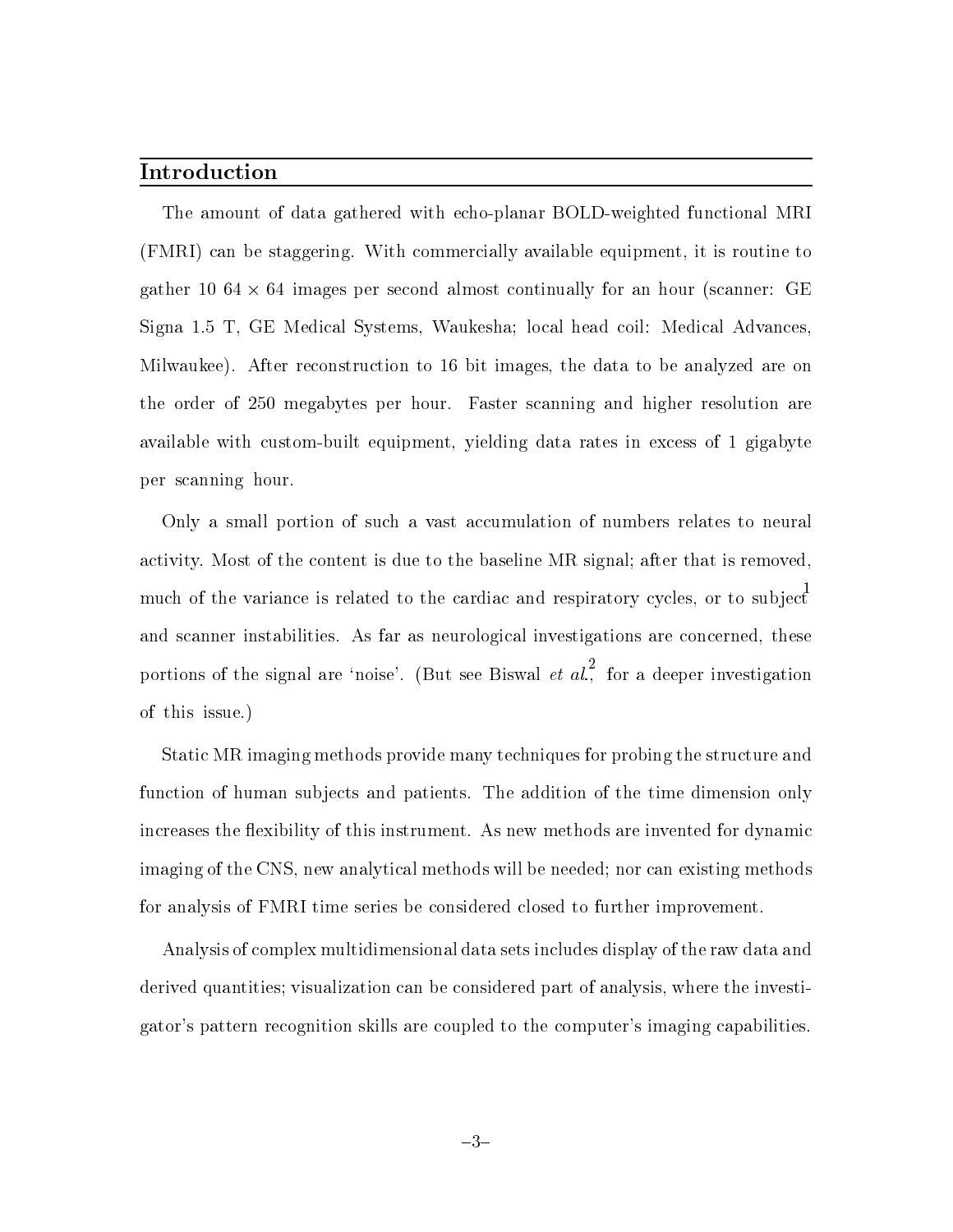It is still relatively difficult to start an FMRI program at an institution with no experience. There are three types of expertise required: (a) MR physics or engineering, since FMRI pulse sequences push current scanner hardware rather severely: b Statistics and software development since the large quantities of data must be analyzed in many different ways; and (c) Neuropsychology, since the results of the analyses must be interpreted in the light of existing knowledge about the brain Attempting to start FMRI research without the first two classes of skills present will be a frustrating experience

In this paper, we discuss the software tools needed for FMRI, and in particular one toolset that is freely available:  $AFNI$  from the Medical College of Wisconsin (MCW). This package has been under development since mid-1994, and now comprises over 75,000 lines of C, running under Unix<sup>TM</sup> and X11 Windows. The heart of the package is the afni program itself (about  $20,000$  lines); in addition, there are over  $25$  auxiliary programs for manipulation of FMRI data sets One of our goals with the release of  $AFNI$  outside MCW is to provide some of the processing expertise (b) to new FMRI sites. Another goal is to provide a basis for the sharing of interactive FMRI analysis tools, through the 'plugin' capability, which allows external C functions to be incorporated into afni at run time and to be executed by the user from the program's graphical interface.

Many sites doing FMRI (and other functional neuroimaging methods, such as  $\text{PET}$ ) are developing software systems for data visualization, analysis, and reduction. Many of these efforts are complementary in intention, but incompatible in implementation. Perhaps it is too late, but another purpose of this paper is to call for some coordination of FMRI tool development at research institutions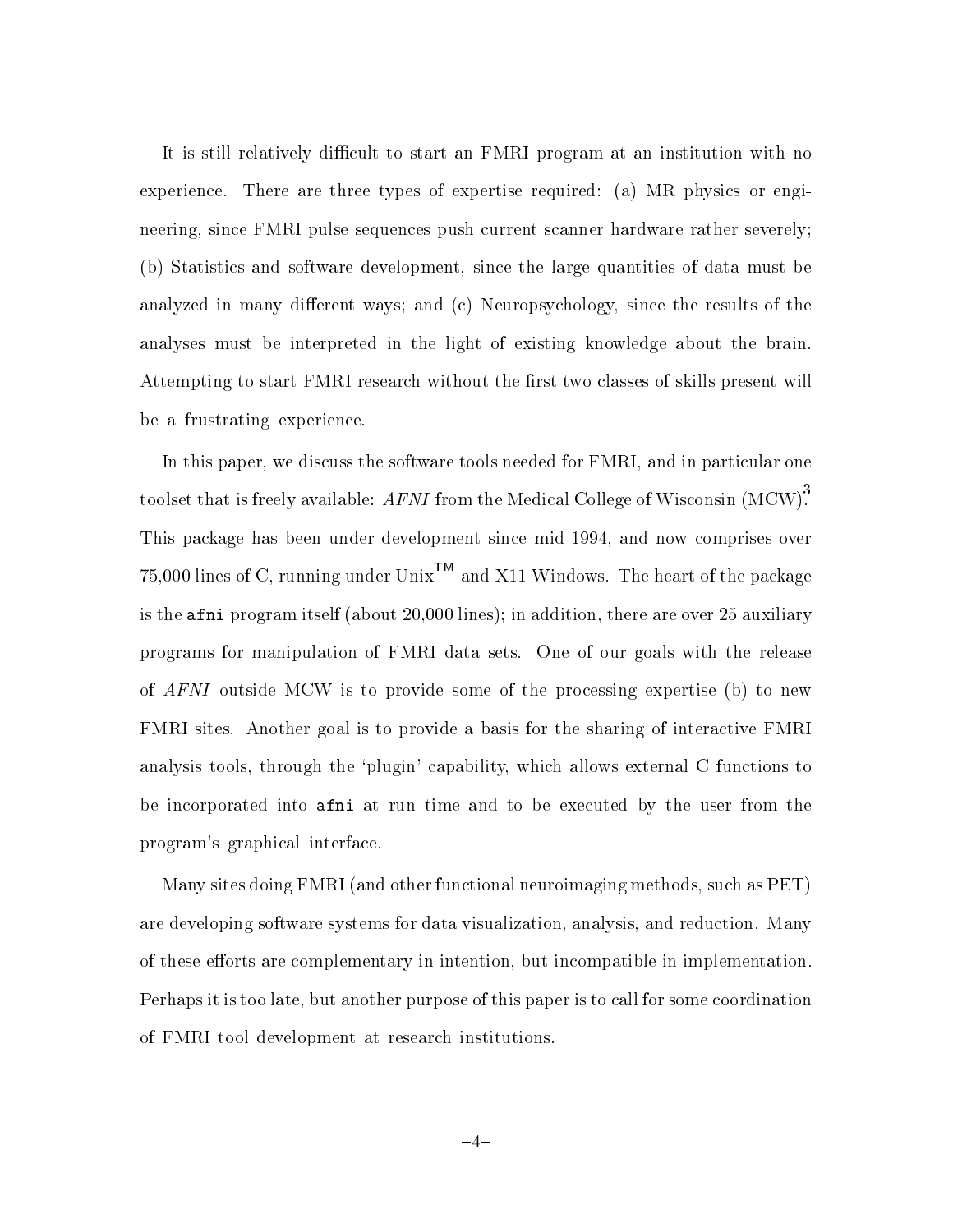We outline the structure, merits, and major gaps in  $AFNI$  in part to illustrate the magnitude and potential directions of the development task needed to provide a comprehensive FMRI visualization, analysis, and integration package to the research community. The remaining sections are organized around the central functions which such a tool should provide: data storage, interactivity, visualization, spatial normalization, analysis, integration, and package extensibility. At the end, we discuss what is needed for the FMRI community to create jointly such a comprehensive tool

## Data Storage

Storage of image data is very far from being standardized. Over 100 file formats are listed as being 'standards' on the Internet—and this is just for 2D images. Every programmer and every manufacturer seems compelled to invent a new format for their particular and peculiar data

 $AFNI.$  The fundamental unit of data storage is a 3D array, whose elements can bit interesting from the complexity of the model point numbers of the state of the point of the complexity of the complexity of the complexity of the complexity of the complexity of the complexity of the complexity of the An AFNI 'dataset' comprises a file containing one or more such 3D numbers. arrays (the 'brick' file, with only image data), plus another file containing auxiliary information about the data (the 'header' file). Each element of the header consists of a unique identifying name and an associated array of integers, floats, or characters, all stored in ASCII format. (One example of header information are the entries giving the spatial size and location of the 3D arrays in the brick file. Time-dependent dataset headers contain information about the temporal spacing and ordering of the slices within the 3D arrays.) When a dataset is input, the  $AFNI$  programs search the auxiliary information using the identifying name; auxiliary arrays with names that are not needed by the particular program are simply ignored. In this way, new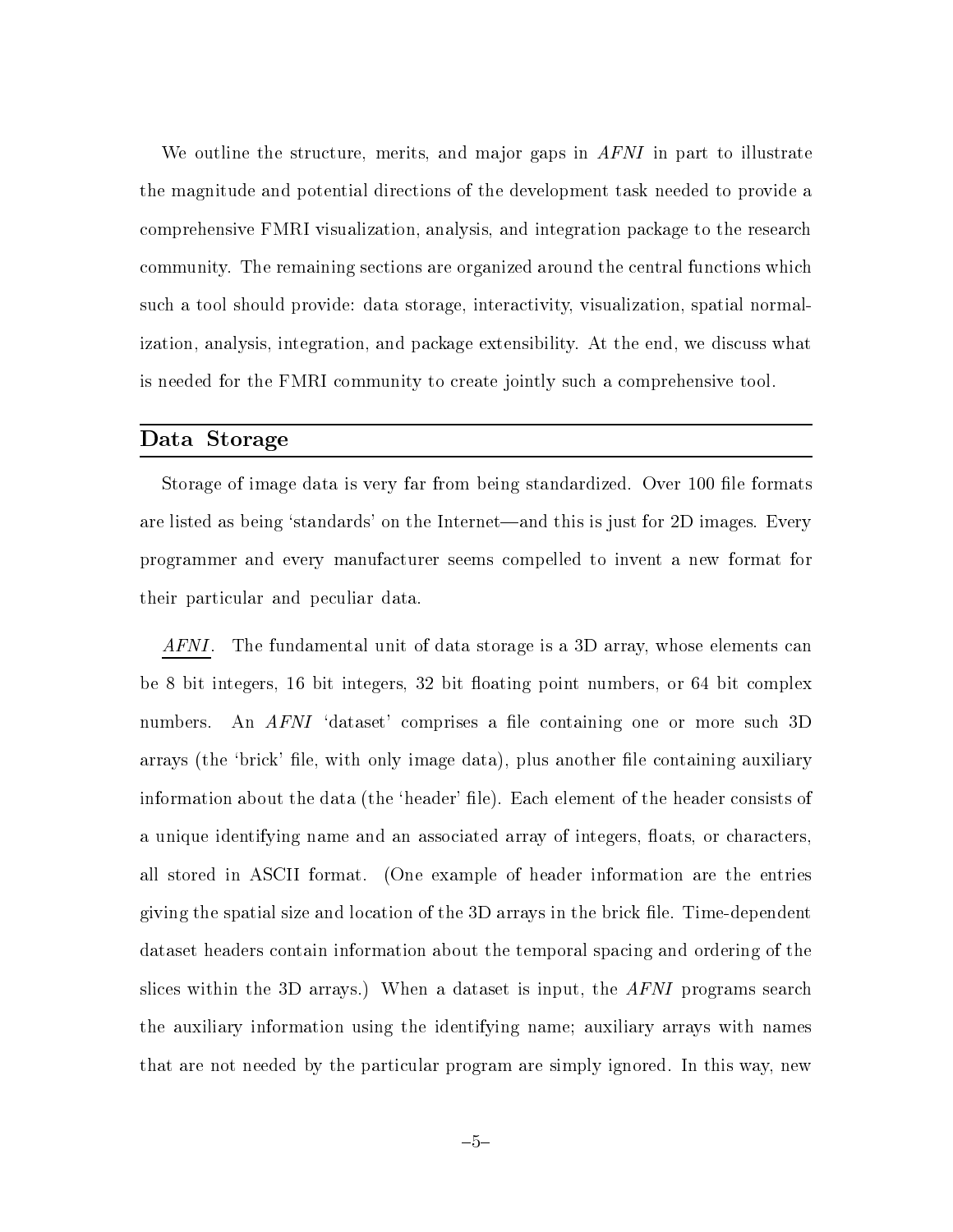types of information can be added to the header file without causing any existing programs to fail

Storing large data sets as big arrays with associated named data attributes is not unique to  $AFNI$ . The ideas above were adapted from the HDF (hierarchical data file) format from NCSA. Originally,  $AFNI$  used the HDF format, but the input/output  $I(O)$  overhead was too cumbersome for an interactive program: more than a factor of 10 slower than directly programmed I/O for a 16 megabyte file, for example.

The AFNI data format is designed to be good at storage of rectangularly sampled volumetric data. It is relatively simple to use such datasets with other programs, since the image data is stored separately in one big file. If necessary, another program can ignore the  $AFNI$  header file and read data directly from the brick file, which has essentially no structure to comprehend

Desiderata. The  $AFNI$  data format could be used to store rectangular scan  $k$ -space FMRI raw data, although we do not use it for that purpose at MCW. It could also be adapted to store nonrectangular scan data by storing a description of the  $k$ -space path in the first data brick, followed by the data samples from the actual imaging sequences in later data bricks

The relative ease of gathering the data and the variability in detected activation between scanning runs (even in the same subject), mean that multiple runs and multiple subjects are usually gathered in any neuroscience investigation with FMRI. It is therefore desirable to link individual FMRI data sets together into larger associations and to maintain computerized records of the relationships in these collections. When derived data sets are created (e.g., by averaging), they should be entered into the database of data sets, along with the description of the methods used to create them.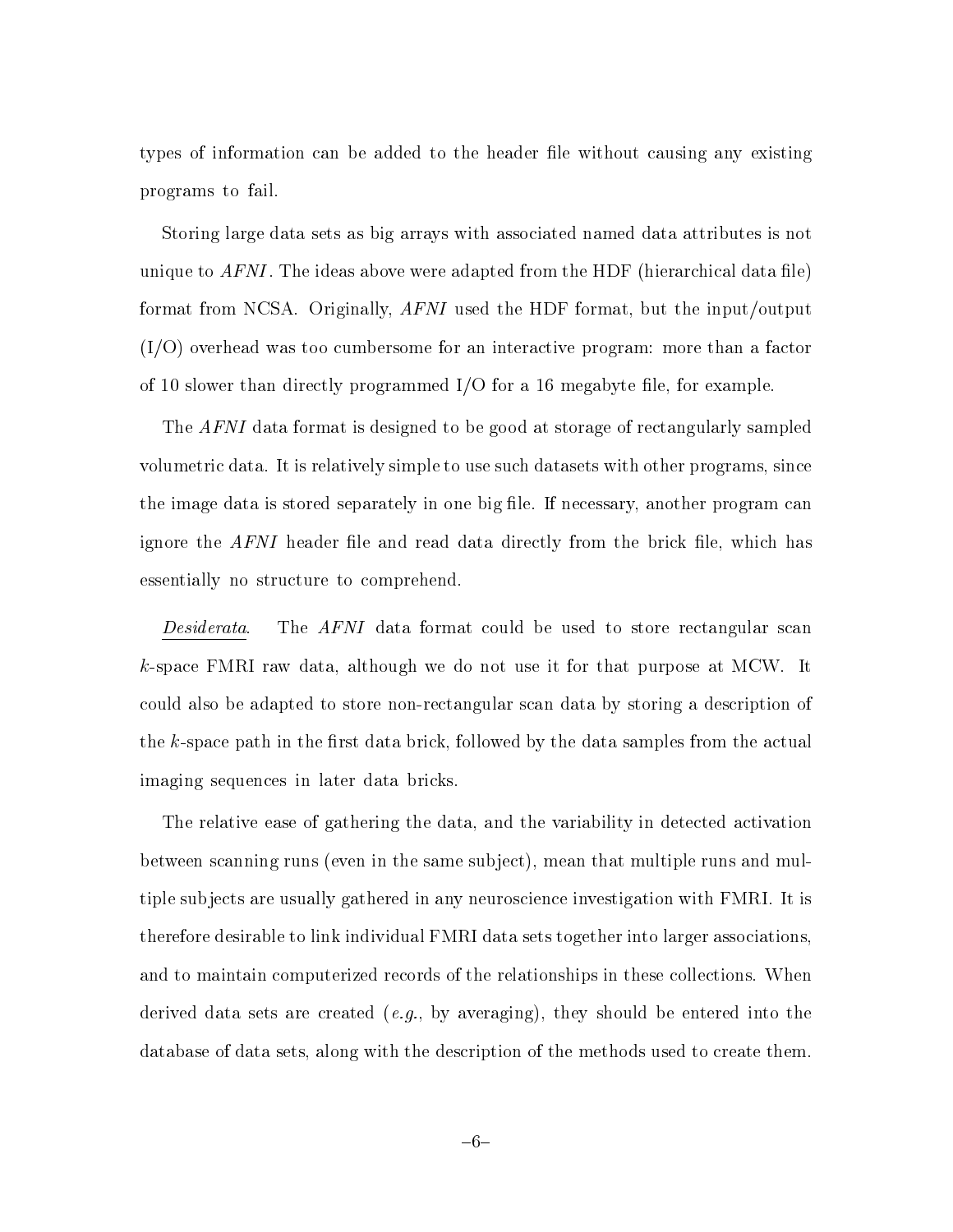The *AFNI* data format contains no facility for describing complex geometric data, such as surfaces (e.g., the gray-white matter interface) or irregular anatomical regionsof-interest (ROIs). In the future, we plan to incorporate a subset of the VRML (Virtual Reality Markup Language) standard to describe complex objects embedded within 3D bricks. This standard, developed for WWW visualization purposes, contains facilities for describing points, curves, surfaces, and solids. Although VRML is not ideal for application to 3D and 4D medical images, there are many points in its favor: (a) it is an international standard; (b) it is machine and resolution independent; (c) some freely available software libraries exist for interpreting VRML files and for rendering VRML defined objects into displayable images; and  $(d)$  VRMLcapable WWW browsers are available and can act as quick viewers for VMRL code generated by FMRI software

#### Interaction

The modern computer user likes everything to be interactive. Besides being gratifying, easily used interaction can help the user explore his data. Given the complex structure of FMRI data sets exploration and quick trial analyses should be encouraged

Not all functions are easily made interactive. With present technology, integrating the results from the results in the substitution of the substitutions of  $\alpha$  and  $\alpha$ raw image data, takes several minutes at best. Exploring the parameters of such a lengthy integrative operation is not interactively feasible. Instead, a number of runs needs to be made in batch mode, perhaps overnight, and the results visualized interactively later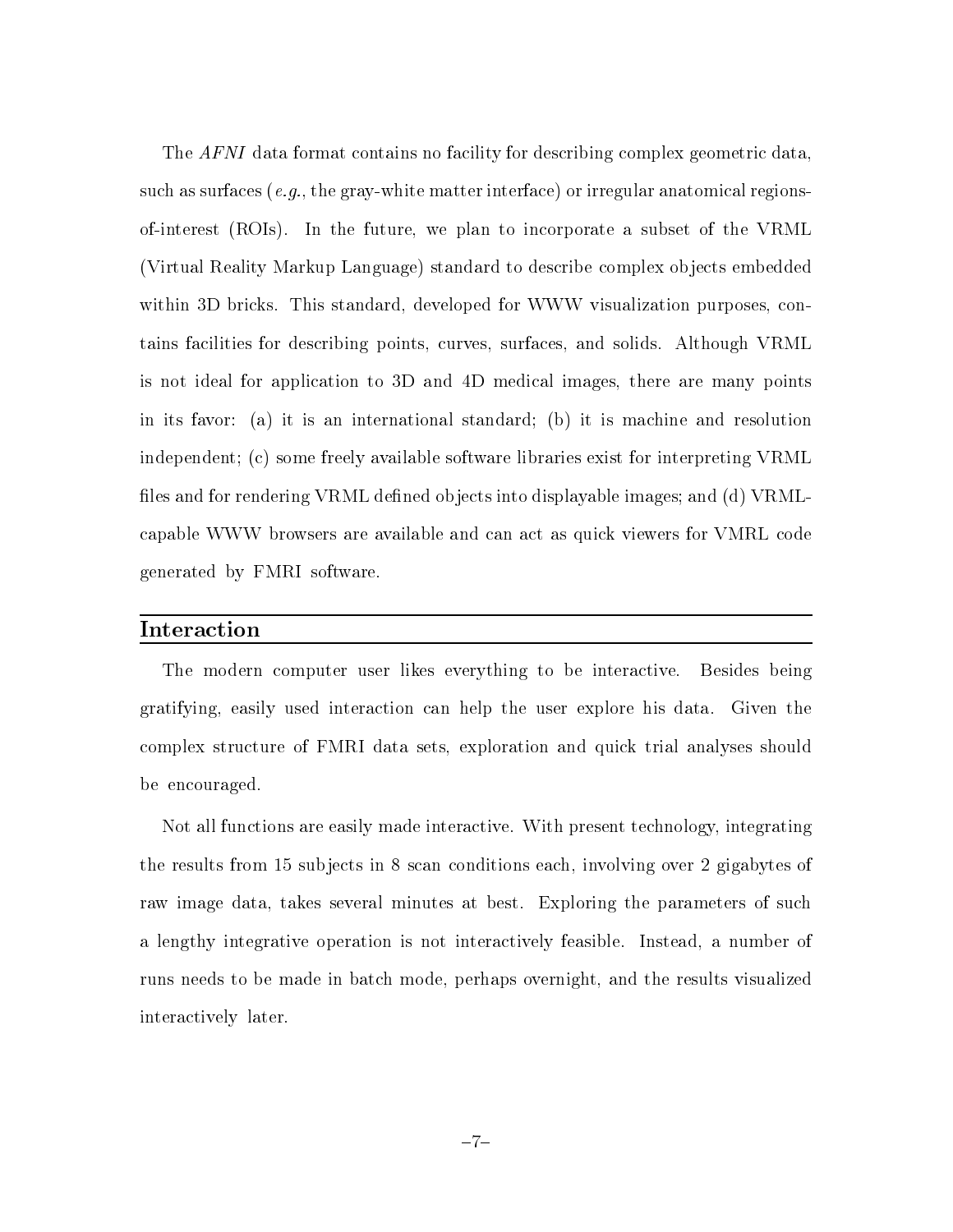$AFNI.$  Only some functions are interactive in the  $AFNI$  package. Others have been developed in batch-only programs, which are usually run from scripts. Part of the reason for this state of affairs is that integration of new operations into the interactive program afni used to be relatively difficult and tedious. With the recent introduction of the plugin extension feature to afini, more capabilities will be made available in both interactive and batch modes

Besides visualization, the following functions are interactive in the afni program: computation of functional activation using the correlation method,  $8, 4$  adjustment of statistical thresholds for activation detection, resampling to a different grid spacing. and transformation to Talairach (stereotaxic) coordinates. An interactive plugin has been developed to perform various editing tasks on 3D datasets (e.g., clustering of active voxels). Three plugins that operate on voxel time series do linear least squares fits, simple statistics, and Fourier transforms.

Functions that are not yet interactive include image registration and all operations that involve more thanks that anywhere the complete the latter are the - the - the - the - the - the - the programs for performing voxel-by-voxel analysis of variance on many different 3D datasets

Desiderata. Most operations should be available in batch and interactive forms. Batch mode is very useful when performing routinized forms of analysis and data reduction (e.g., image reconstruction is usually performed in batch mode at MCW). A set of utilities that perform basic FMRI tasks is very useful and can be assembled into scripts in many ways It is important to remember that putting together such scripts is really a form of programming, and so will be difficult for many users. For this purpose, a set of sample scripts, or a script generation program, would be very useful. Nothing like this has been developed at MCW as yet.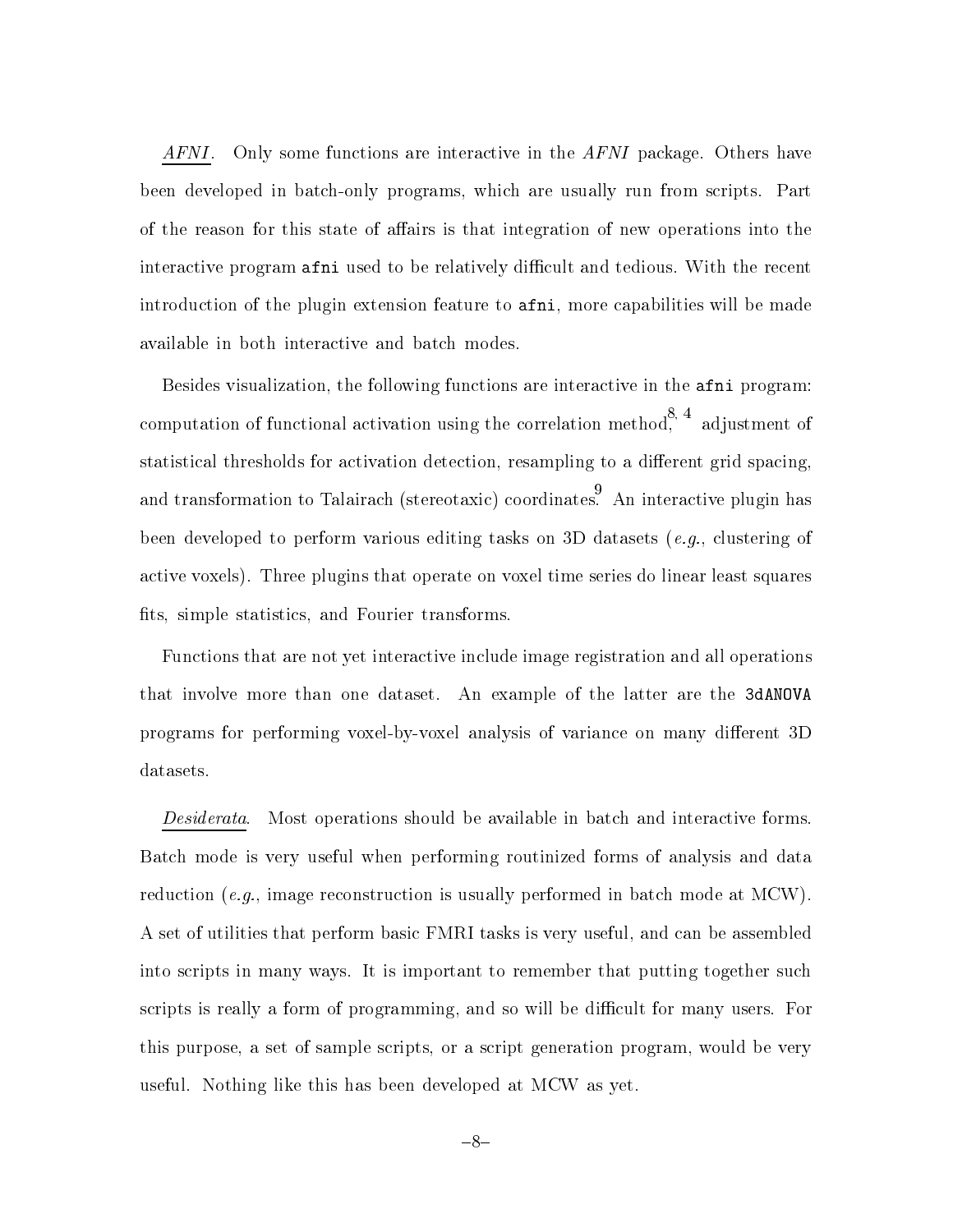One path that leads easily to paired batch and interactive capabilities is the casting of each operation into the form a set of library functions A batch program then consists of an interface program that reads the command line and appropriately calls the library; an interactive interface needs to create a window for the user to enter the appropriate parameters for the function calls. By describing the library operations appropriately the batch and interactive interfaces could in principle be generated directly, instead of being coded manually. At MCW, we are beginning to move in this direction with the *AFNI* plugin capability, in which the programmer provides a specification of the interface, and afni then generates a graphical interface window that matches. We plan to extend this capability to enable plugins to have a batch interface shell generated from the same interface specification, thus allowing simultaneous development of batch and interactive tools

#### Visualization

Techniques for viewing complex multidimensional data sets are an active area of research, involving computer science, software and hardware engineering, and visual psychophysics

 $AFNI.$  Program afni is capable of displaying orthogonal slices from 3D bricks, as shown in Fig. 1. The number of slices in each image window is user controlled. The orthogonal views are linked together at a given viewpoint (where the crosshairs intersect), whose stereotaxic coordinates are displayed in the control panel. Clicking the mouse on any image will cause the viewpoint of all windows to jump to that location

Time-dependent datasets can also be graphed, with the central voxel in the graph array linked to the image viewpoint. In Fig. 1, the central time series graph also shows a smooth waveform: this is the correlation reference.

 $-9-$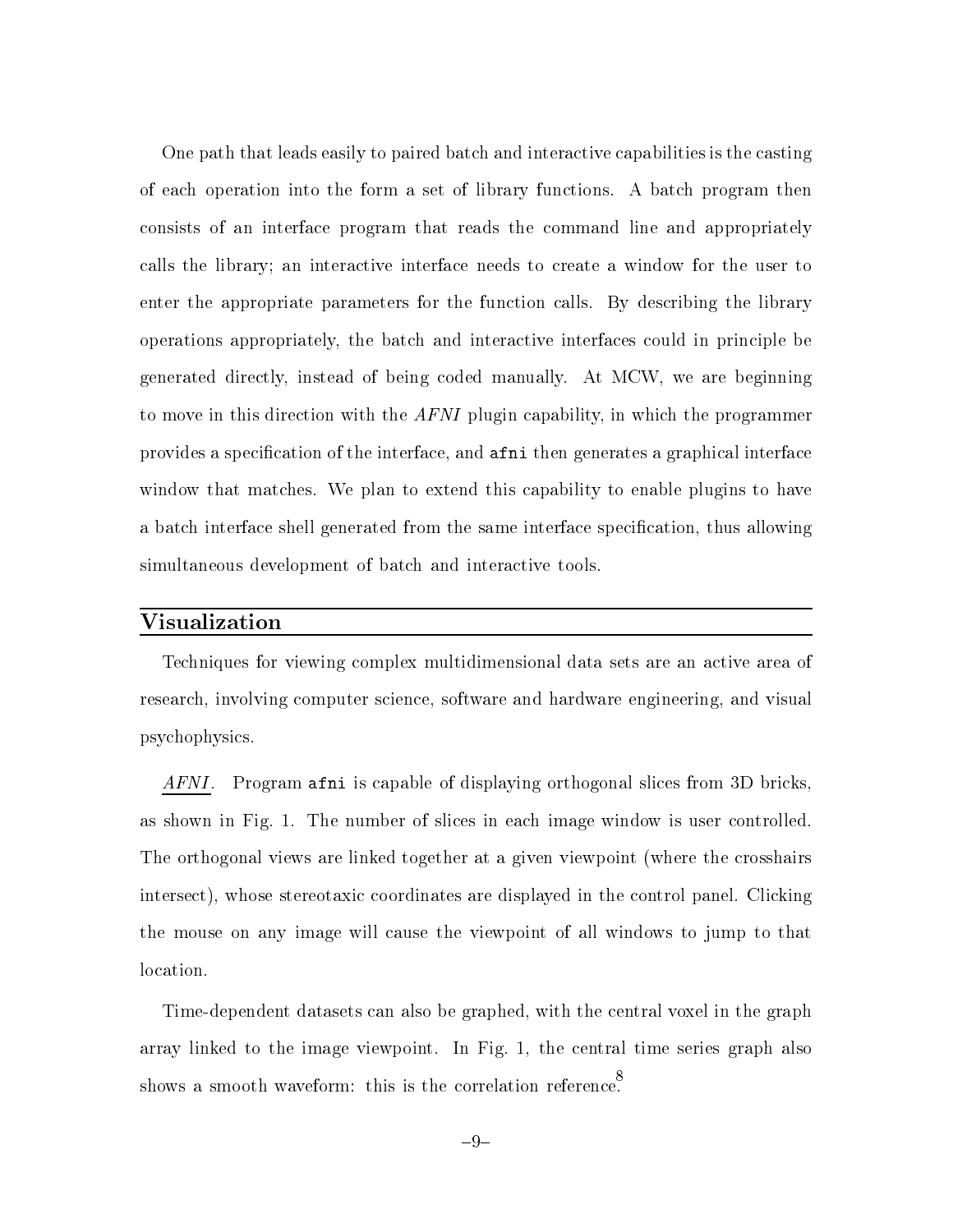

Figure - Screen shot from AFNI features are discussed in the text-

One feature that distinguishes afni from general 3D brick visualization tools is the ability to overlay functional results gathered at one resolution onto anatomical data gathered at a higher resolution. Figure 1 shows functional activation at  $3.75 \times$  $3.75 \times 7.00$  mm<sup>3</sup> resolution overlaid on 3D SPGR data gathered at  $0.94 \times 0.94 \times$ 1.20 mm $\,$  , with both resampled to stereotaxic coordinates on a 1  $\times$  1  $\times$  1 mm $\,$  2110. In any image window, the user can view one anatomical dataset (as the grayscale underlay) and one functional dataset (as the color overlay). Afni can load multiple datasets from disk, and allows the user to switch among them as desired. Multiple sets of viewing windows can be opened to display datasets side-by-side; the viewpoints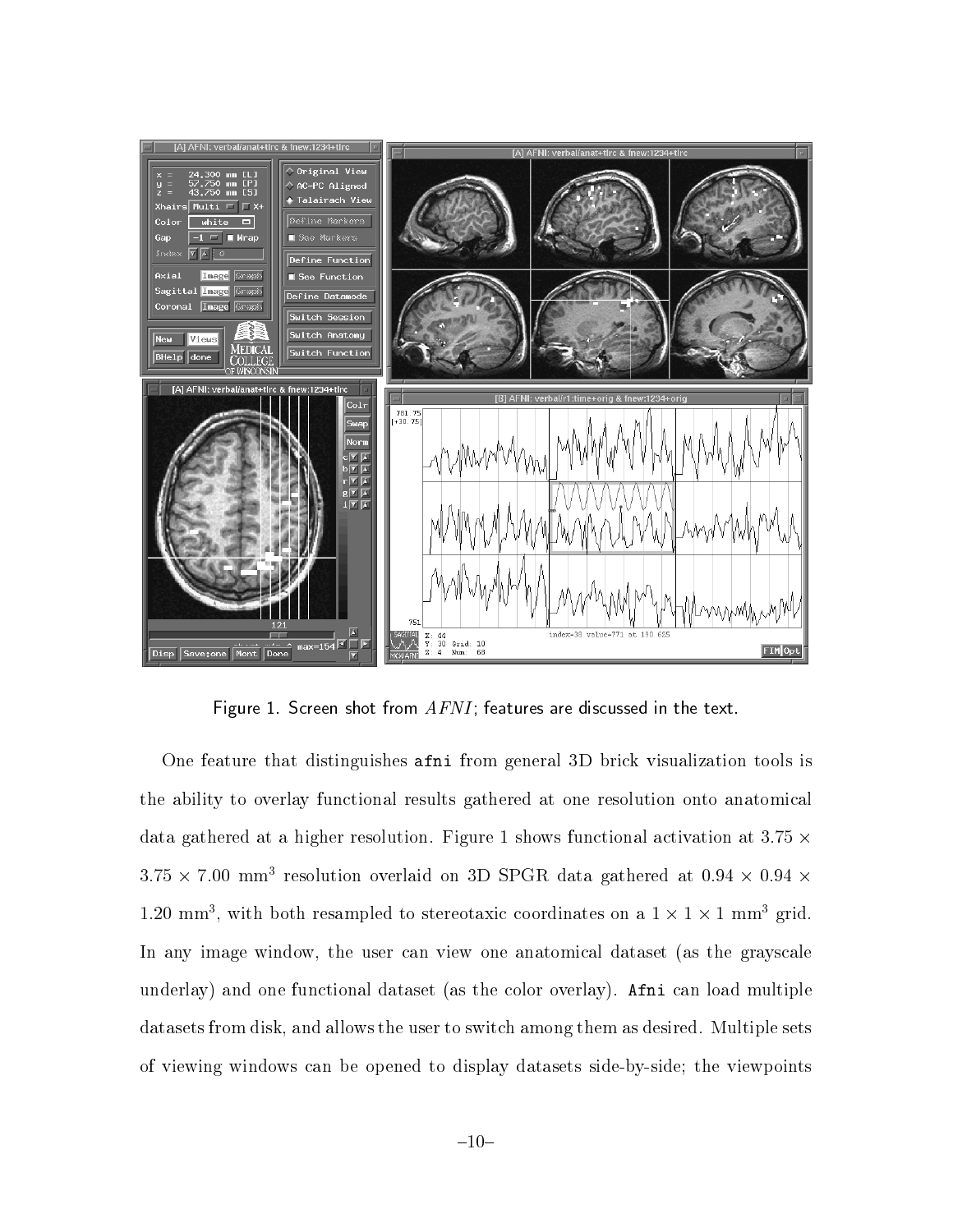of these different datasets can be chosen independently or locked together. The combination of these features makes it possible to scroll purposefully through vast amounts of data with relative ease

Desiderata. Volume rendering and animation are two commonly used visualization tools that are missing from  $AFNI$ . At present, we have no plans to incorporate these features into our software, since so many other packages for these functions already exist

At present, *AFNI* can only overlay two datasets if they are sampled on parallel grids; that is, if the acquisition planes are parallel or orthogonal. For some FMRI acquisitions the functional slices are chosen to align with given anatomical features after the high resolution images are acquired. For this reason, it is desirable to have the ability to overlay datasets sampled on grids whose relative orientation is arbitrary This feature will be necessary in any comprehensive FMRI tool

Navigating through brain images can be quite overwhelming A simplied visual guide would be very useful; in other words, a brain atlas linked to the data visualization tools. Commercial brain atlases are available on  $CD-ROM$  (e.g. VOXEL-MAN from Springer Verlag), but their direct utility for this application seems limited due to the need for interaction with the FMRI tools Integration with the results of the Probabilistic Atlas of the Human Brain project, as these are made available to the community in digital format

# Spatial Normalization

The normal variation in size and shape of adult human brains coupled with the advent of high resolution quantitative imaging methods, has lead to the need for a coordinate system to describe locations in the brain The most widely accepted such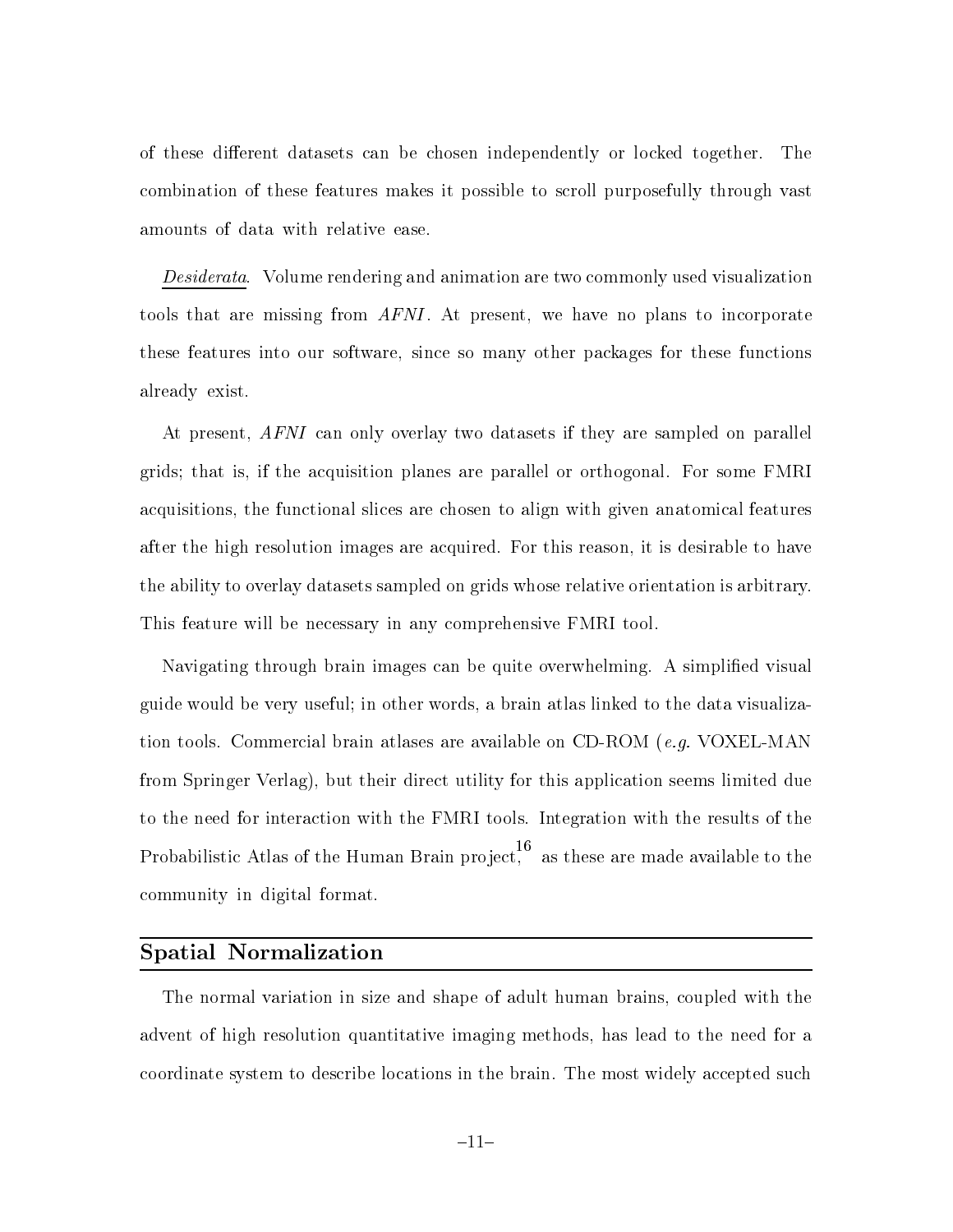coordinate system is adapted from the atlas of Talairach and Tournoux in which the rectangular box containing the cerebrum is divided into 12 subvolumes based on the anterior and posterior commissures. Each subvolume is assigned  $(x, y, z)$  dimensions based the atlas brain The custom in neuroimaging papers has been to refer to brain images thus normalized by the millimetric coordinates of the atlas cross-sectional figures  $15$  (although this practice is deprecated in the atlas text itself).

AFNI. The transformation to Talairach coordinates is accomplished exactly as described in the atlas. The anterior and posterior commissures, and the longitudinal fissure, must be selected manually on a high resolution 3D data set. These locations define the  $(x, y, z)$  directions; the brain images are then presented aligned with these axes. The extreme points of the cerebrum (the brain bounding box) are then manually chosen. Along the with locations of the commissures, these define the 12 subvolumes, which then are separately affinely scaled to the atlas dimensions.

 $N$  full high resolution  $(1-2)$  mm and high gray-white matter contrast images, the who procedure takes a trained operator operator is the set and the set and the set  $\mathbb{R}^n$ resolution functional data sets can then be mapped to stereotaxic coordinates using the same transformation matrices Once the transformation has been computed for a 'parent' anatomical dataset, afni will do this automatically to all other datasets (usually functional) which are linked to the parent.

The actual 3D brick arrays are not transformed until ordered by the user. For display purposes, only 2D slices interpolated at arbitrary orientation from the original 3D data are needed. This is much faster than transforming an entire set of data, and makes it possible to see slices in Talairach coordinates immediately after the requisite anatomical locations are marked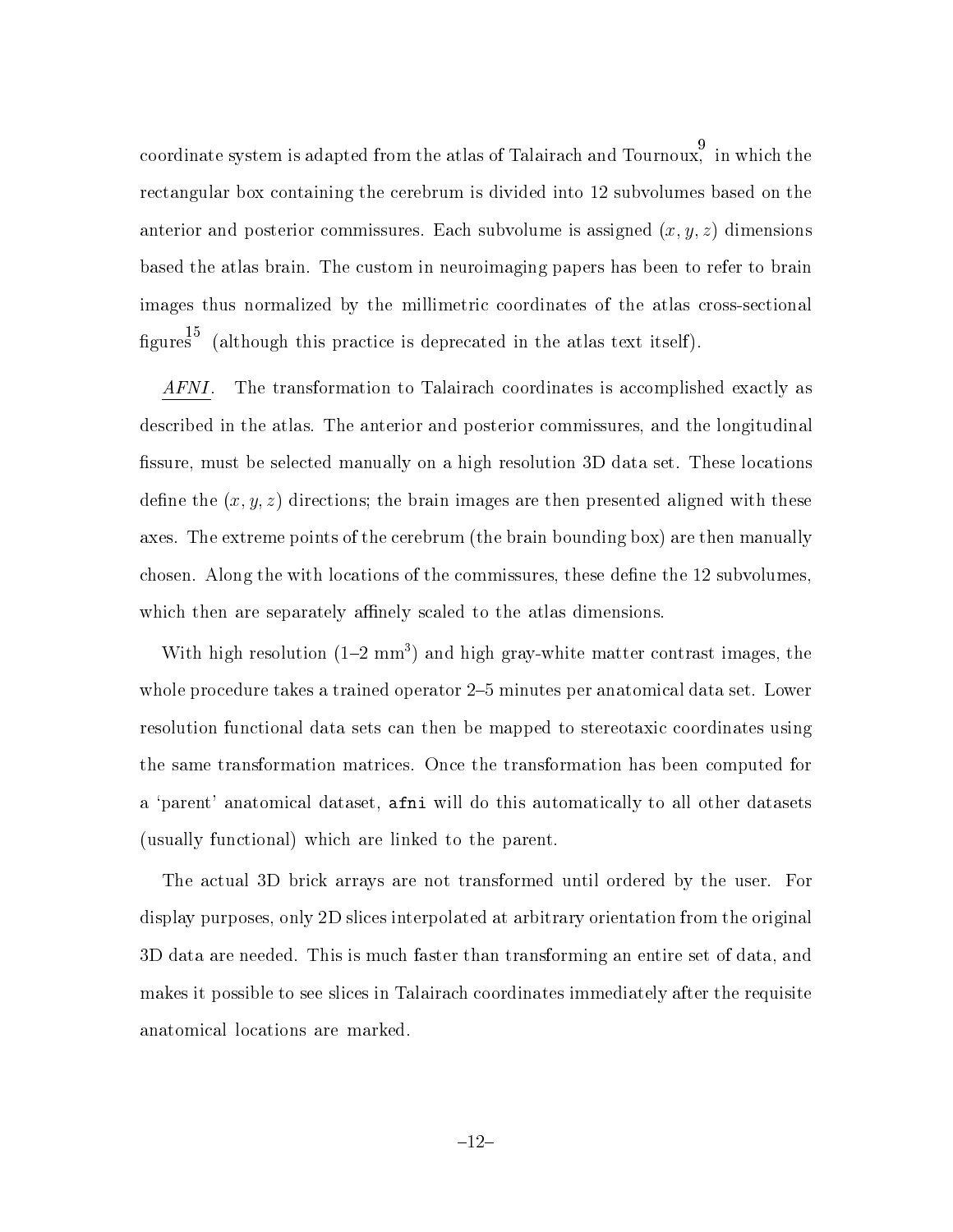Desiderata. Automating the transformation to Talairach coordinates has been shown to be feasible, if a database of manually transformed MRI volumes with the same contrast is available.<sup>10</sup> The technique is to maximize the correlation of the grayscale 3D brick for each subject with the average Talairach brick from the database. For a tool to be used at many sites with different scanners and pulse sequences, this may not be a sufficiently general purpose approach. One approach that might be more applicable to a wide variety of image contrasts is a preliminary probabilistic segmentation into gray and white matter, followed by a search for a transformation to bring these classifications into conformance with a 'standard brain'.

The Talairach-Tournoux atlas does not include the cerebellum. That part of the brain is quite variable in size and shape among normal adults, due in part to its anatomical location near the base of the skull As a result of these two factors stereotaxic coordinates in the cerebellum brain are grossly variable between normal adults, and have little correlation with anatomy.

The Talairach coordinate system that is now used makes all 12 subvolumes of the cerebrum have the same rectilinear dimensions, which range from  $23$  to  $79 \text{ mm}$ . This produces an RMS deviation in the coordinate location of manually determined cortical landmarks of  $6-8$  mm: plus or minus one gyrus, in effect.  $\sim$  Several efforts to map brains to a common basis at the finer sulcal-gyral level using more elaborate geometrical transformations are well underway.<sup>17, 18</sup> No consensus appears near on which approach is most generally applicable, or which one will be used for reporting brain mapping results

Mapping the cerebral cortex onto a flat 2D surface has some attractions both as a visualization tool and as a basis for a cortical coordinate system Present methods require a laborious tracing of the cortical folds. This limits their widespread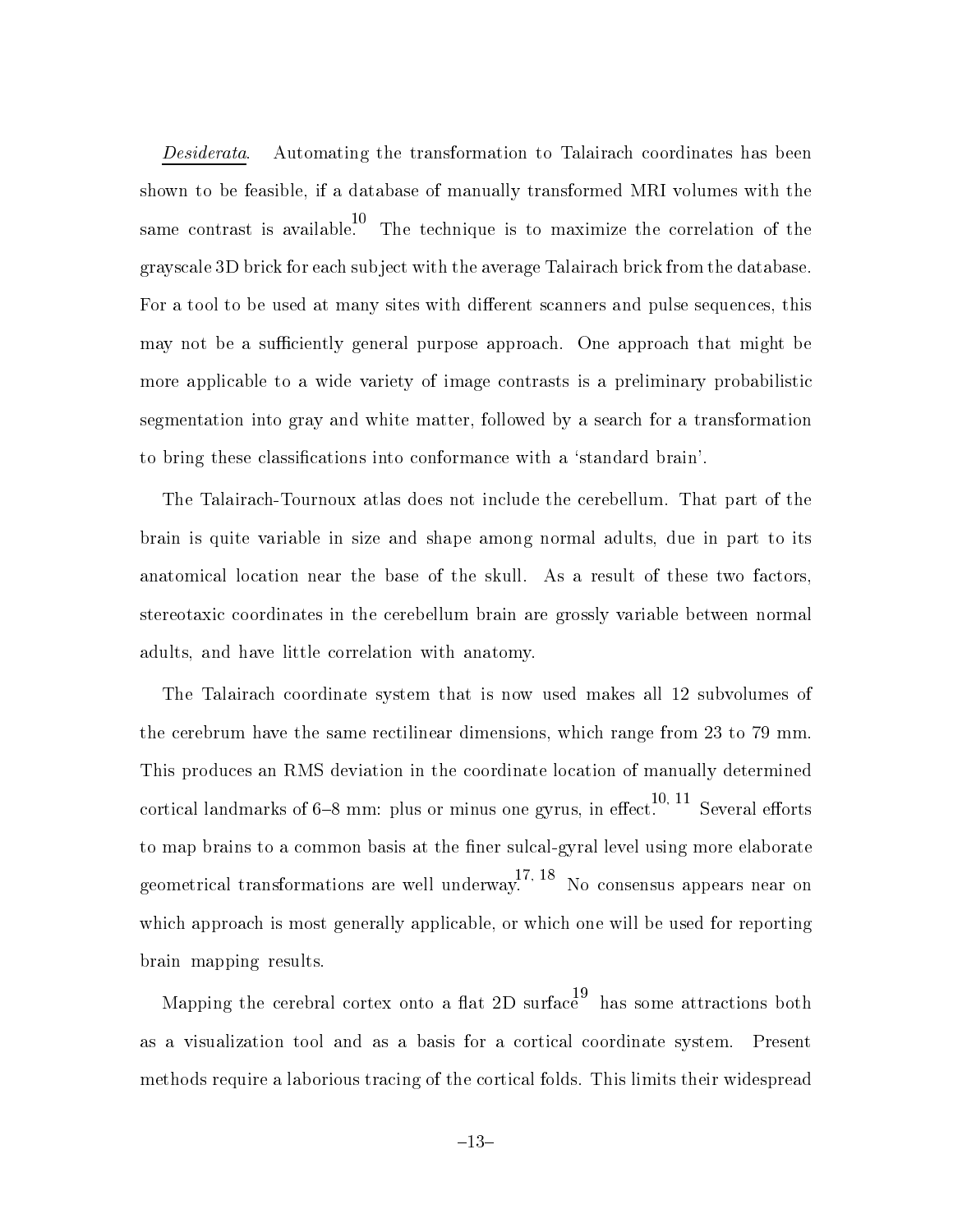application and routine use. As a stopgap and for visualization purposes, a flattening of the Talairach-Tournoux atlas brain could be used.<sup>20</sup>

There are two main issues involved in improving on the stereotaxic coordinate transformation now in use. The first issue is a matter of consensus building: what will become accepted as the baseline method for reporting brain activation maps? At a minimum, a consensus should be reached on extending the Talairach system to normalize the size and location of the cerebellum. The second issue is a matter of algorithm sharing most work being done in this area involves intricate techniques and implementations (unlike the Talairach transformation), which are generally guarded closely If a new system is tobecome a standard for the interchange of scientic information, it must be universally available.

# Analysis of Functional Activation

Many methods have been proposed and used for the detection of neurologically significant changes in the MR signal. Since so little of the raw signal is actually relevant, much of the effort has gone into filtering out the signals resulting from other sources

AFNI. One major 'other source' is subject head motion. A partial cure for this problem is retrospective registration of the image time series This is accomplished in  $AFNI$  by the use of an iterative weighted least squares fit of each image in the sequence to a base image. Since a large number of images is aligned to the same base image, this algorithm can be implemented very efficiently: under 50 msec per  $64 \times 64$  image on a 150 MHz Pentium system.

The correlation method for activation detection is available interactively and in a batch program. It can be implemented very efficiently, and can generate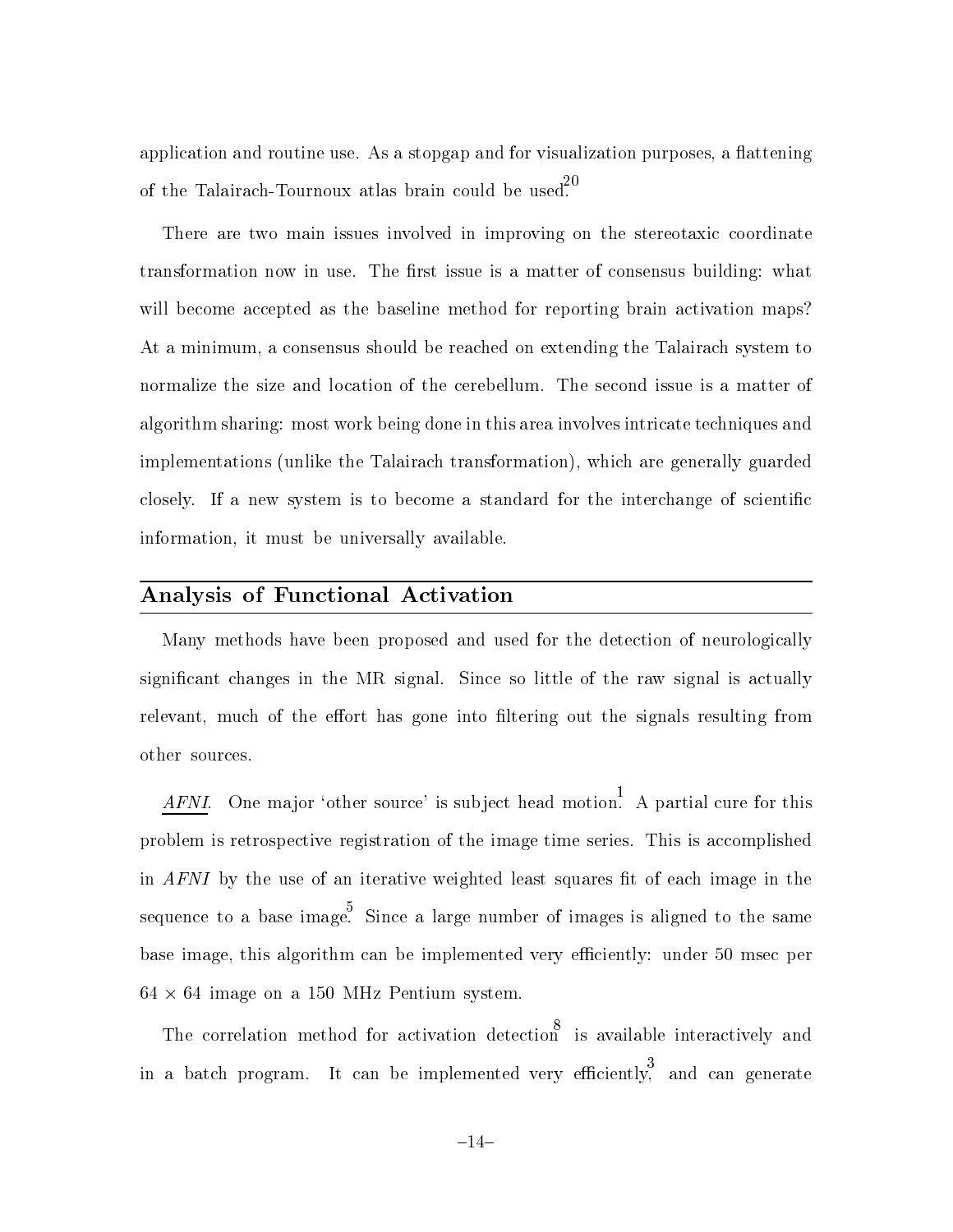D activation maps in under a minute even from verylarge data sets In the interactive mode, the correlation coefficient threshold can be adjusted interactively with immediate effects on the color overlay denoting 'active' voxels.

Desiderata. Many FMRI experiments do not truly acquire 3D data, but rather acquire 2D multislice volumes. This poses a problem for registration, since neighboring slices are usually then separated by  $\frac{1}{2}I_R$ ; even with EPI, 2–5 s apart. Collecting the data into separate 3D volumes and registering those is the approach most commonly taken, but this implicitly assumes that there is all motion occurs between the 3D acquisitions. This is a very dubious assumption for multislice imaging. Much better would be a 'slice-into-volume' registration method, in which each slice is treated on its own terms with respect to the 3D volume. To our knowledge, no such algorithm exists that is capable of the fine registration required for FMRI applications.

The correlation method is easily generalized to multiple correlation *(i.e.* multiple linear regression to fit time series to higher dimensional subspaces). An implementation of a generic constrained nonlinear multivariate regression for voxel time series would be useful for many purposes, such as analysis of pharmacologically induced changes in MR signals<sup>7</sup> however, it would be quite difficult to make such a program efficient and robust.

# Reduction and Integration

The statistical reduction of huge volumes of data to a manageable and compre hensible collection is a common theme in modern science, and applies with particular force to neuro-FMRI. Invention and refinement of techniques for this purpose are active areas of research in neuroimaging, where the 'curse of dimensionality' poses a major challenge to conventional statistical methods.<sup>13</sup>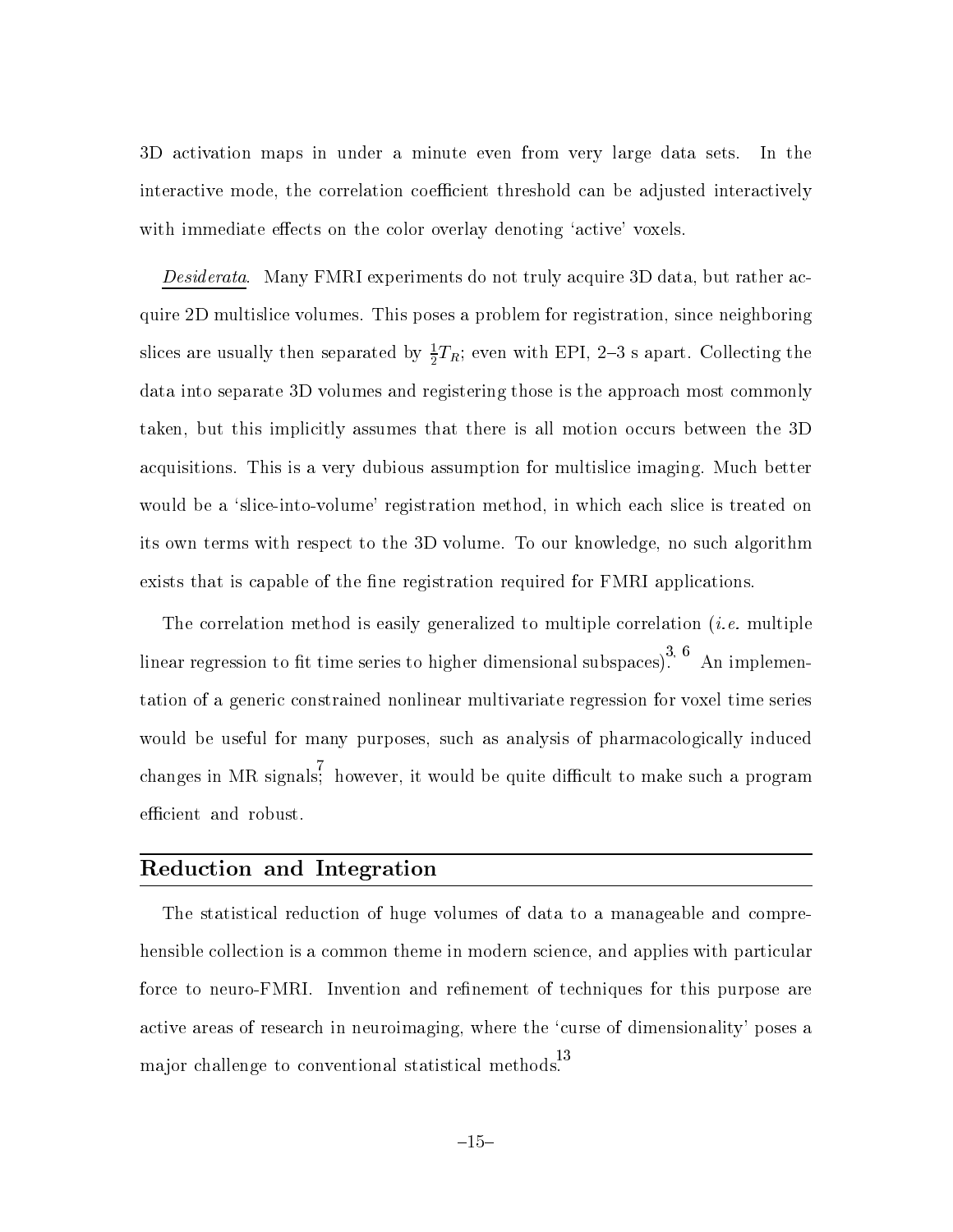AFNI. Several batch programs are provided for merging functional activation datasets. The simplest program just averages 3D bricks together. Another code computes the voxel-by-voxel  $t$ -tests between  $2$  collections of datasets, or between one collection of datasets and zero. A set of codes is also available for performing 1 way,  $2$  way, and  $3$  way analysis of variance  $(ANOVA)$  on a voxel-by-voxel basis. In addition, an experimental principal components program can compute eigen-volumes from a collection of datasets.<sup>12</sup> At this time, none of these operations can be performed interactively from the graphical interface in afni.

*Desiderata*. As FMRI data sets are integrated, an audit trail should be established so that it is possible to take a merged data set and determine exactly from what and how it was created. Statistical principles favor direct analysis from raw data to the final reduced products. This is not usually the case with current neuroimaging methods The stages of image reconstruction and individual activation mapping are intermediate statistical procedures, so that the ANOVA tests referred to above are actually operating on already processed data This hierarchy of processing should be traceable

Ideally, it would be possible to examine the integrated data interactively, and at any point step backwards along the analysis chain to examine the earlier stages At the level of regional 'meta-analysis', this is already possible with the program BrainMap<sup>14</sup> In this system, the basic level of 'data' is the results from an individual scientific paper, expressed in stereotaxic coordinates as centers of activation. One type of meta-analysis is the specification of the subject stimulus conditions in order to see what regions have been reported as activated. From the results, it is possible to go backwards and determine which papers contributed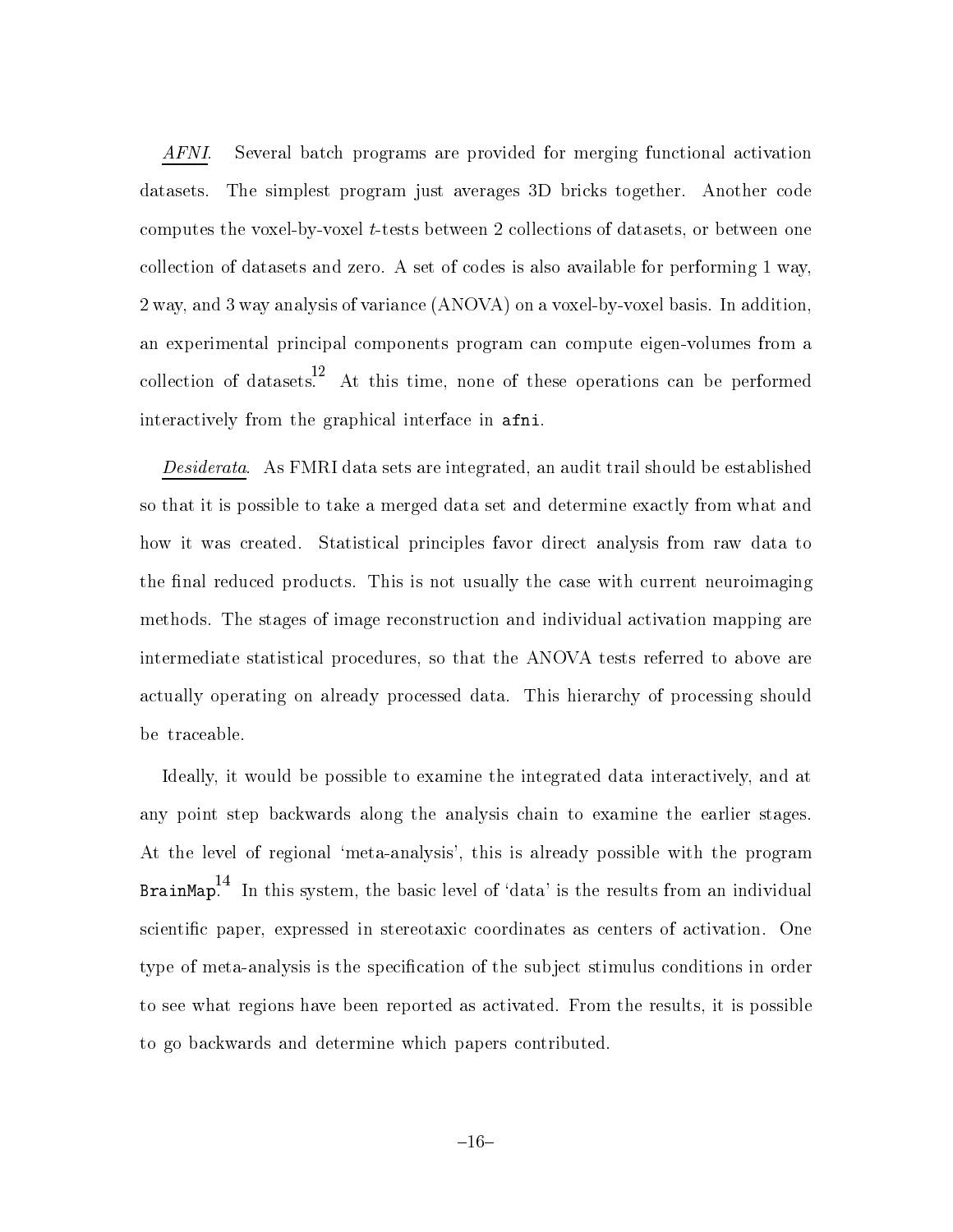As data and results accumulate within an institution it will become desirable to allow the outputs of such meta-analyses—combining studies from within a unified research program—to be traced back not just to the paper level, but all the way to the image data level. Achieving this will not be easy. One challenge will be technological: designing and implementing a robust linkage system to connect the gigantic amount of data involved. Another challenge will be perceptual: understanding the need for organizing data on such a large scale

#### Extension and Communication

A true *system* comprises many parts which must be somewhat independent to be maintainable, but must also work together to be useful. In addition, the ability to build on the existing parts and integrate new capabilities is necessary for a system to have widespread research utility

 $AFNI.$  Interactive capabilities can be added to program afinity with the plugin facility. By writing routines in conformance with the documentation, programmers can create 'fill-in-the-blanks' forms to get parameters from the user, can access any of the anatomical and functional data loaded into afini, and can send new 3D data sets back to afni for display.

Desiderata. Writing a plugin for a fini requires structuring the code in a particular way. A more general method would be to define an interprocess communication protocol for FMRI data One possibility would be an extension of the DICOM standard<sup>21</sup> a disadvantage of this approach is that the DICOM standard is extremely complex and lengthy (over  $1000$  pages). An alternative is to formalize the description of program interfaces including methods for describing multidimensional data formats. For example, the  $AFNI$  package includes a facility that can read almost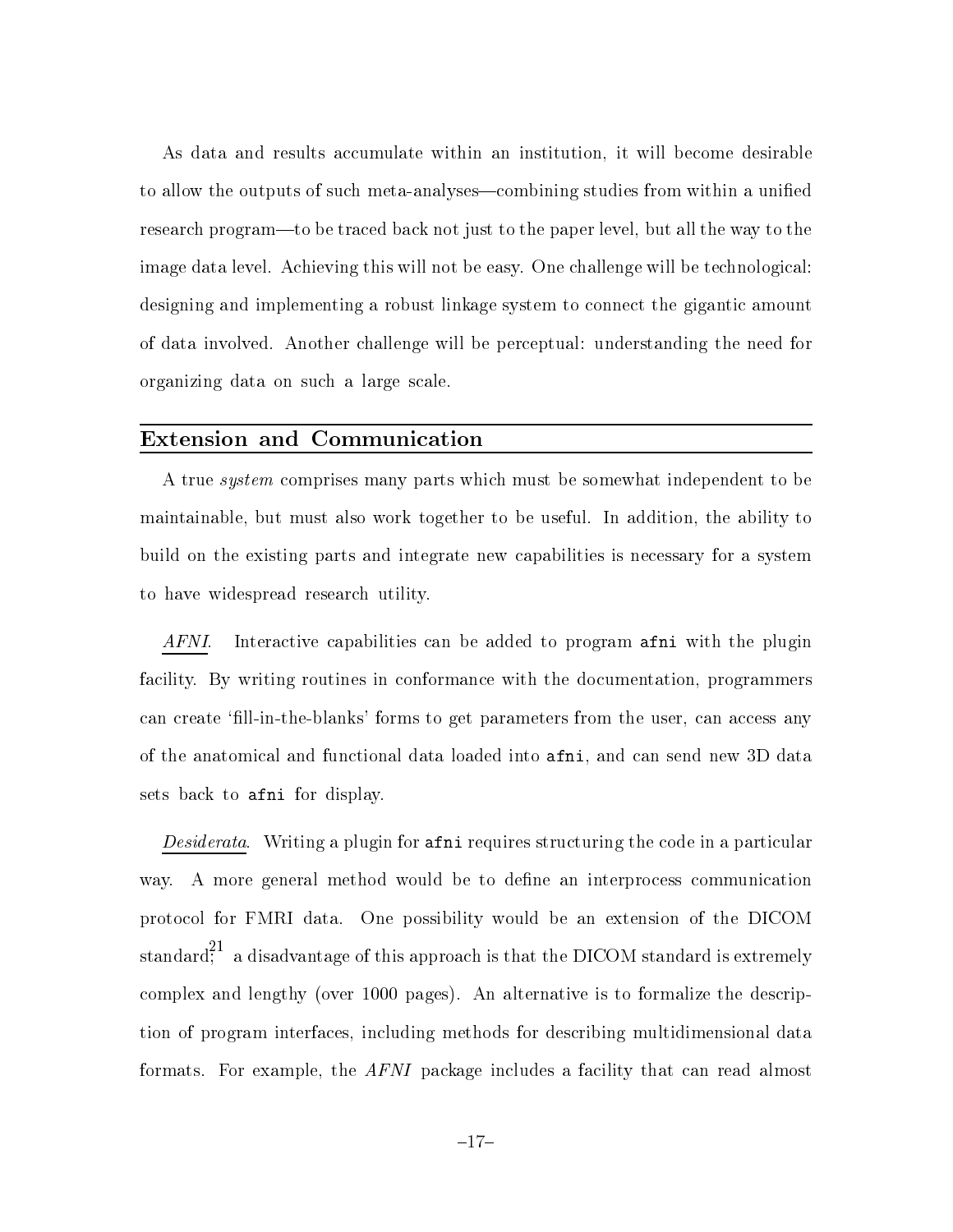any uncompressed 1D to 4D data file; it works by putting the burden on the user to specify the locations inside the file where the data is found. In this way, the program does not need to know how to decipher the many different header formats in use. The method used to describe the user interface to a plugin is similarly general Adoption of some standards like these would allow FMRI packages from different institutions to call each other in batch mode

A more advanced protocol would allow programs to communicate interactively The most useful paradigm for this is 'object oriented' programming, and relies on the operating system to mediate communication between programs, now viewed as 'methods' to be applied to 'objects'. Although this is the direction in which operating system and application design is headed it will be some time before it is stable and platformindependent enough to be usable for a widely distributed tool that will be used in many environments

# Conclusion

 $AFNI$  is a large software package, but it is perhaps only one-tenth of what is needed for a comprehensive FMRI data analysis package. Many complementary efforts are underway at other institutions and in some cases are well advanced. Cooperation among these disparate development programs could result in an widely useful and widely used system. Recent years have seen successful far-flung collaborations resulting in the development of very large and freely available pieces of software; for example, the Linux operating system and the many GNU packages.

There are several factors that are needed for such endeavors to succeed. One is the establishment of standards for communication between components In software engineering terms, what is needed is a set of protocols to which all developers adhere; for example, the development of the HTML standard and HTTP protocol were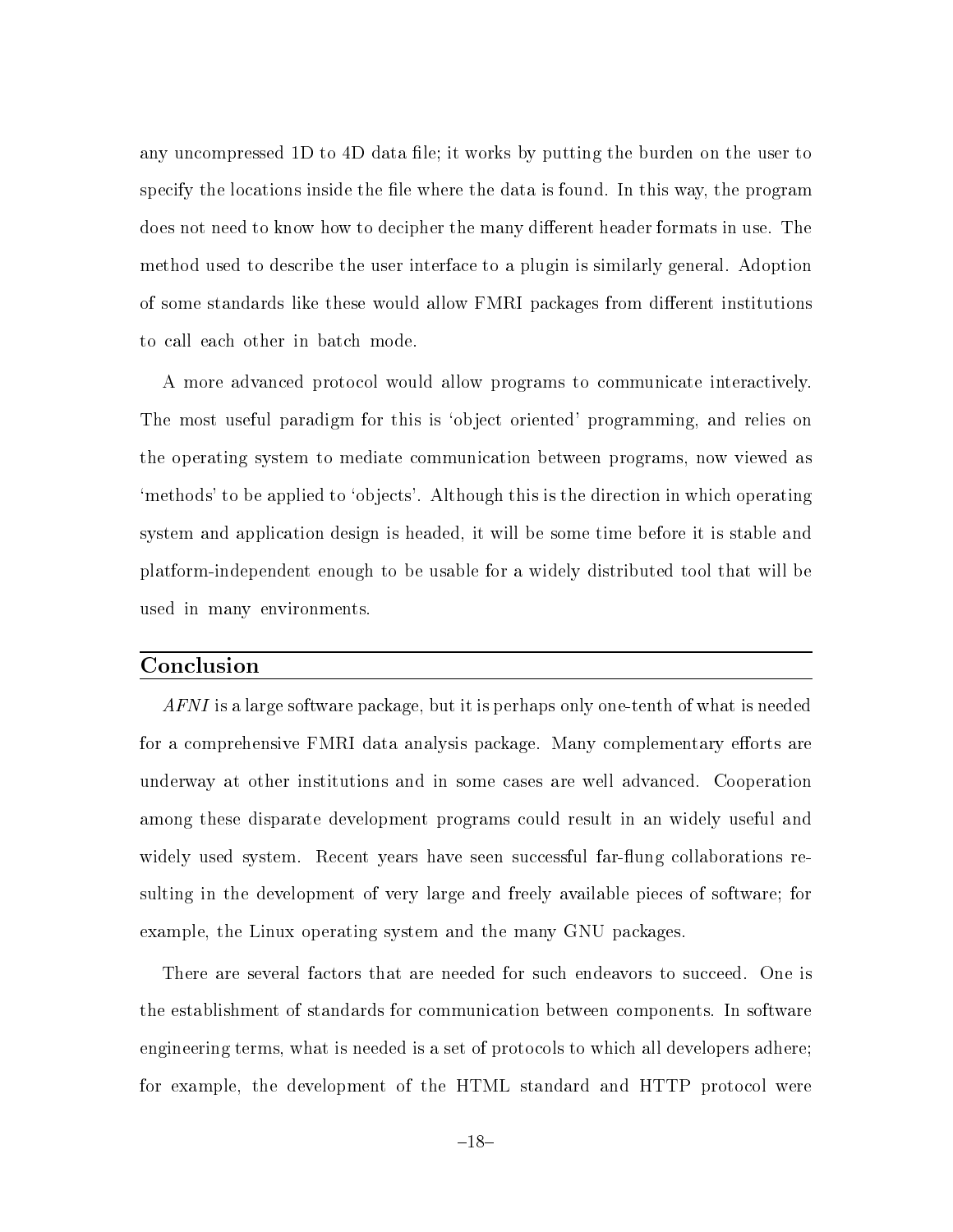instrumental in recent developments on the Internet. In the context of FMRI, this means both the data file format(s) and standards for transmitting data interactively between programs

A second requisite factor is the creation of layers of application, with defined programming interfaces. Much of what is now thought of as Unix is really X11 Windows, which is not part of Unix per se, but is a separate piece of software above the operating system. X11 calls upon Unix to perform certain functions  $(I/O)$ and interprocess communication), and in turn provides other functions (graphics and windows) to the programmer. Layered above  $X11$  are the X toolkit  $(Xt)$  and above that the Motif toolkit. In turn, applications such as afini are above all of these, and call upon the functions provided by the lower layers as needed. In the context of FMRI, this means that well planned and well documented interfaces are needed to provide a hierarchy of software functions for data access display processing and auditing

A third requisite factor is a central coordinating site, which is needed to ensure that all pieces work together and adhere to the community generated standards This site can also function as a repository for stable versions of the software components and for documentation. For Linux, Linus Torvalds was the coordinator; for the GNU project, the GNU Foundation and Richard Stallman served in this role.

An overriding requirement is the willingness of FMRI software development sites to cooperate. The perceived costs of cooperating are many, and the gratifications may not be instant. If the cost perceptions can be altered, then the next few years may see the creation of a very flexible and useful tools for use by the international community of FMRI researchers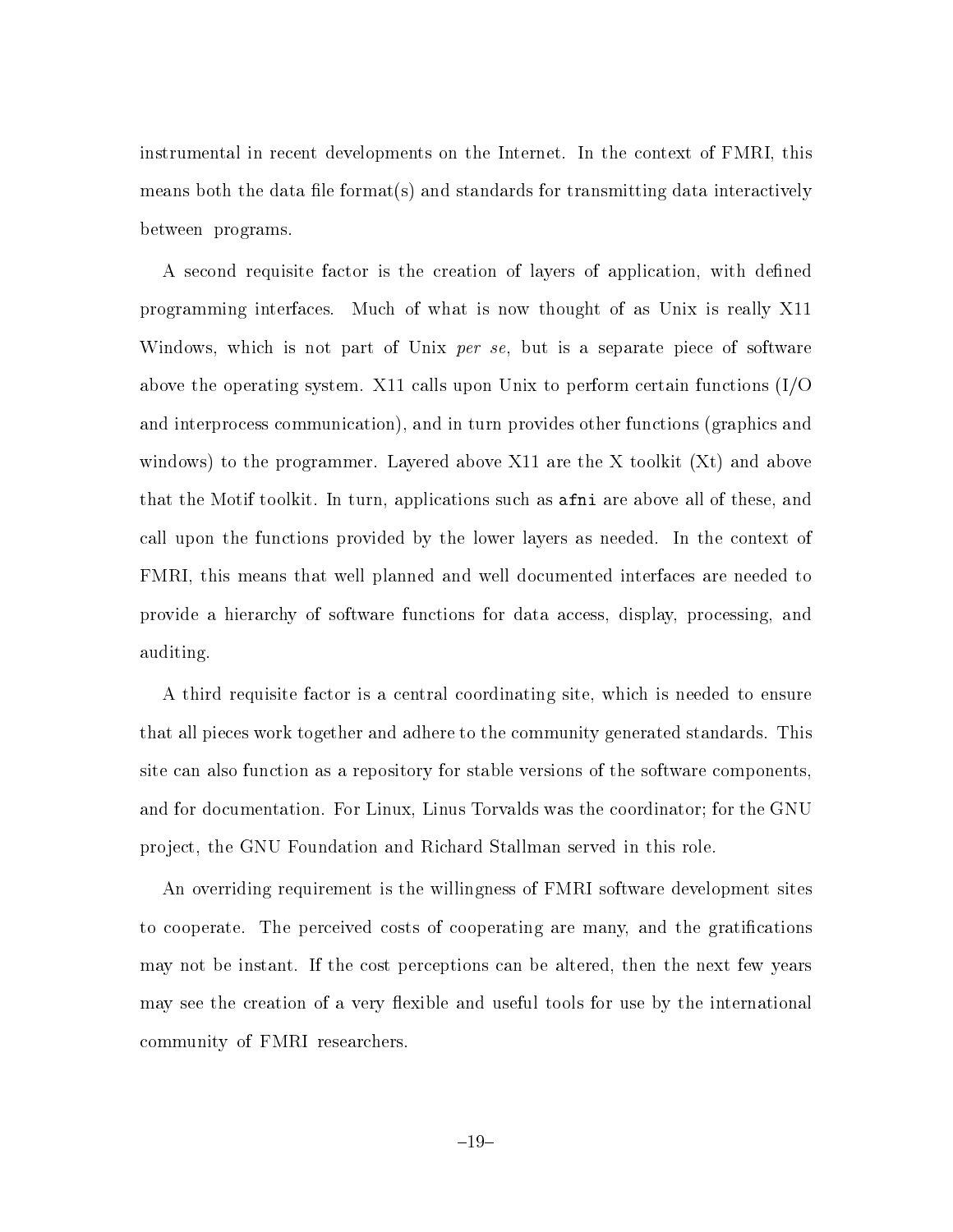#### Acknowledgements

The ongoing development of the  $AFNI$  package has been greatly facilitated by feedback and encouragement from many neuroscientists, including (but not limited to) MS Beauchamp, JR Binder, EA DeYoe, SM Rao, EA Stein, and FZ Yetkin. This work was particularly supported by NIH grants MH-SI-C and NIH grants MH-SI-C and NIH grants MH-SI-C and NIH gr

# References

- 1. Hajnal JV, Myers R, Oatridge A, Schwieso JE, Young IR, and Bydder GM. Artifacts due to stimulus correlated motion in functional imaging of the brain Magn Reson Med - -
- 2. Biswal B, Yetkin FZ, Haughton VM, and Hyde JS. Functional connectivity in the motor cortex of resting human brain using echo-planar MRI. Magn. Reson. Med
- 3. Cox RW. AFNI: software for analysis and visualization of functional magnetic resonance neuroimages Computers and Biomedical Research
- 4. Cox RW, Jesmanowicz A, and Hyde JS. Real-time functional magnetic resonance imaging Magn Reson Med
- M Irani, and S Peleg. Improving image resolution by image registration. 5. CVGIP
- 6. Maisog JM, Courtney S, van Horn JD, and JV Haxby. Multivariate multiple regression on fMRI data to map functionally distinct areas. NeuroImage  $3$ , S79, 2<sup>-</sup> Intl. Conf. on Functional Mapping of the Human Brain, Boston 1990..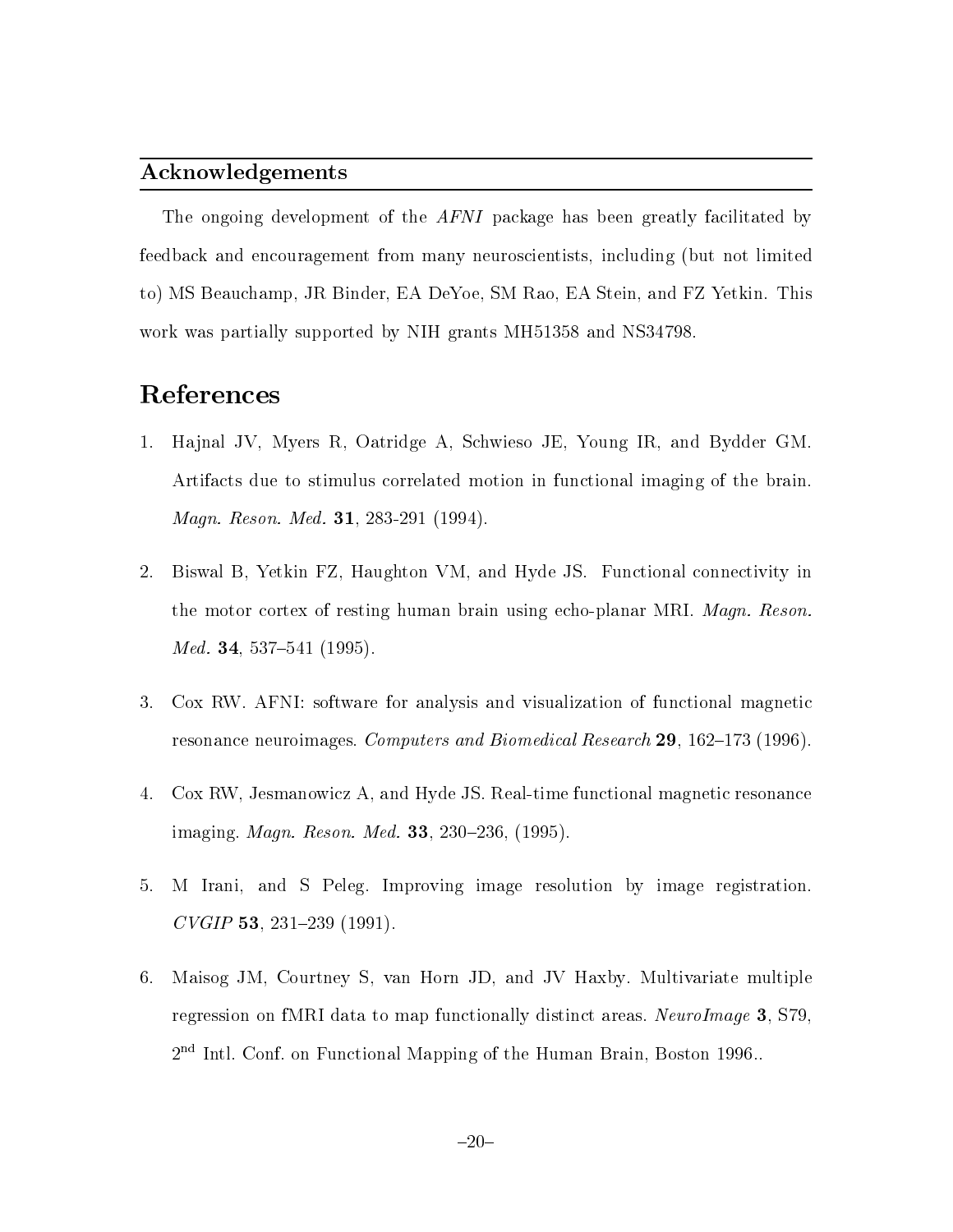- 7. Stein EA, Bloom AS, Pankiewicz J, Harsch H, Fuller SA, Cho J-K, and Rao SM. Analysis of pharmacologically-induced fMRI slow waves. NeuroImage  $3$ , S97, 2<sup>nd</sup> Intl. Conf. on Functional Mapping of the Human Brain, Boston 1996..
- 8. Bandettini PA, Jesmanowicz A, Wong EC, and Hyde JS. Processing strategies for time-course data sets in functional MRI of the human brain. Magn. Reson. Media and the contract of the contract of the contract of the contract of the contract of the contract of the contract of the contract of the contract of the contract of the contract of the contract of the contract of the
- 9. Talairach J, and Tournoux P. "Co-Planar Stereotaxic Atlas of the Human Brain.", Thieme Medical Publishers New York --
- 10. Collins DL, Neelin P, Peters TM, and Evans AC. Automatic 3D intersubject registration of MR volumetric data in standardized Talairach space. J. Comput. Assist Tomog -
- 11. Toga AW, Jones AS, Rothfeld JM, Woods RP, Payne BA, Huang C, Mazziota JC, and Cai R. Anatomic variability as measured with a 3D reconstructed Talairach atlas. In "Quantification of Brain Function, Tracer Kinetics, and Image Analysis" K Uemura Ed pp Elsevier Science New York
- 12. Cox RW, Binder JR, DeYoe EA, and Rao SM. Analysis of inter-trial and intersubject repeatability in whole brain functional magnetic resonance imaging. Proc.  $Soc.$  Maqn. Reson.  $\beta$  - Mtq., p. 833 (INICE 1993).
- 13. Ford I. Some nonontological and functionally unconnected views on current issues in the analysis of PET datasets J Cereb Blood Flow Metab -
- 14. Fox PT, and Woldorff MG. Integrating human brain maps. Current Opinion in neuropean and head and head and head and head and head and head and head and head and head and head and head a